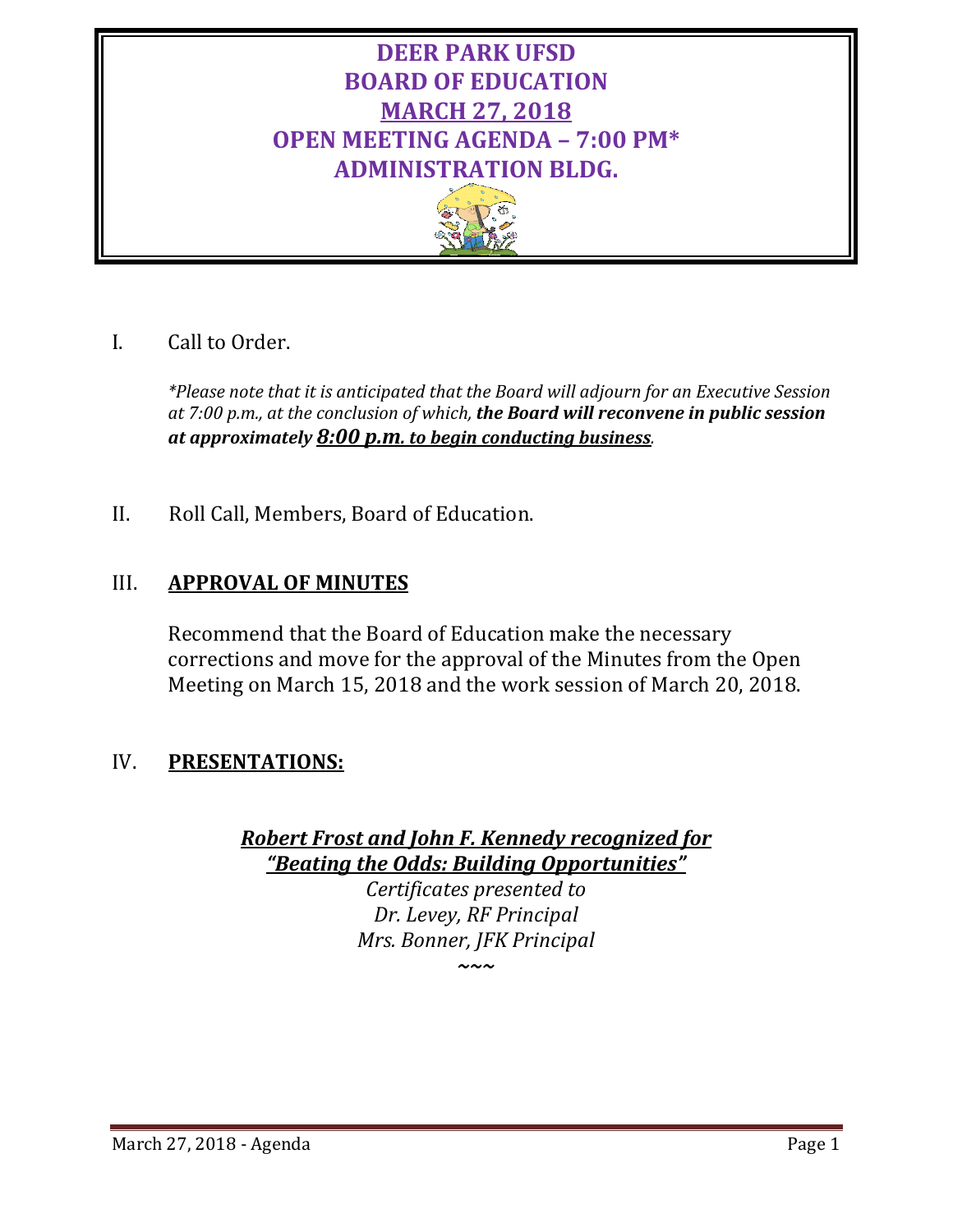# V. **NEW BUSINESS:**

### **1. INFORMATION PERTAINING TO THE ANNUAL DISTRICT ELECTION, BUDGET VOTE AND PUBLIC NOTICE**

*Recommend, that the Board of Education approve the following Resolution:*

**Section 1 - Date/Place/Time/Purpose of Vote:**The Annual District Election and Budget Vote of the Deer Park Union Free School District will be held on Tuesday, May 15, 2018 at the Deer Park High School **gymnasium**, 1 Falcon Place, Deer Park. Said Annual District Election and Budget Vote as set forth in the Notice of said Annual District Election, annexed hereto, shall be held for the purposes of : (1) voting upon the annual School District Budget and Tax Levy for the school year 2018-2019; (2) electing two members of the Board of Education; two for a term of three years for the seats of Mrs. Donna Marie Elliott and Mr. Robert Marino, beginning July 1, 2018 through June 30, 2021; and (3) transacting such other business as may properly come before the voters. The polls will remain open from 7:00 a.m. until 9:00 p.m. and as much longer as may be necessary to enable the voters then present to cast their ballots.

**Section 2 – Public Hearing:** A public hearing on the proposed budget of the School District will be held on May 8, 2018, at the at the Administration Office, 1881 Deer Park Avenue at 7:30 P.M.

**Section 3 – Legal Notice:** The Legal Notice of the Annual District Election and Budget Vote provided for in Appendix A is deemed a part of this Resolution, including each proposition to be presented to the qualified registered voters of the School District required by law to be contained in such Notice, and is hereby approved.

**Section 4 – Publication of Legal Notice:** The District Clerk is hereby authorized and directed to cause notice to be given of said Annual District Election and Budget Vote in the form prescribed above, by publishing the Notice four times within the seven weeks next preceding such Annual District Election, the first publication to be at least forty-five days prior to the said Annual District Election, in the Beacon and Long Island Business News*,*  two newspapers having general circulation in said School District, and by giving such other notice as, in her discretion, may be deemed desirable.

**Section 5 – Designation of Permanent Chairperson and Acting Clerk**: The District Clerk, Lisa Brennan is hereby appointed to serve as permanent chairperson of the Annual Election and Budget vote; and Concetta Bertelle is hereby appointed as acting clerk to serve in absence or inability of the District Clerk to act on the day of the vote.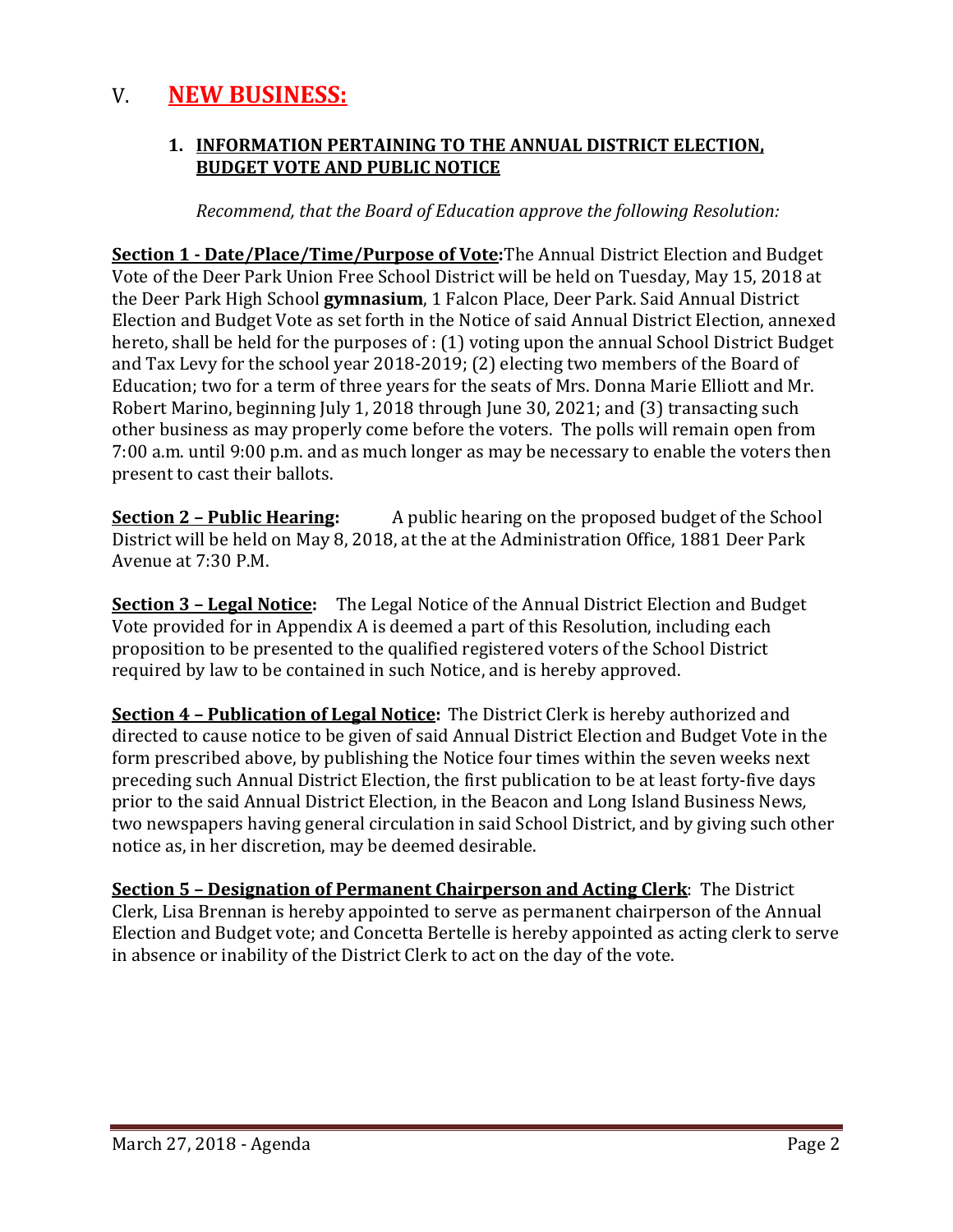# **Section 6 – Appointment of Election Inspectors:** The following are hereby appointed as the election inspectors for the Annual District Election and Budget Vote:

| Lucy Caldone           | Gina L. Vogler   | Terri Altadonna  | Michael Vecere     |
|------------------------|------------------|------------------|--------------------|
|                        |                  |                  |                    |
| Angela Mento           | Marie Valerio    | Marge Pasqualone | Kelliann Incandela |
| Lisa Laissle           | Roberta Perry    | Irene Byrd       | Phyllis Otto       |
| <b>Marlene Downing</b> | Eileen Hickey    | Rosemary Gatti   | Angela Macaluso    |
| Concetta Bertelle      | Josephine Calder | Josephine Rubino | Gail Heffernan     |
| Lisa Hoffacker         | Samantha Alfieri | Margie Russo     | Elaine Burnett     |
| Jennifer Carbajal      | Robin Birnbaum   |                  |                    |

**Section 7 – Appointment of Board of Registration**: The following four duly qualified voters of said School District are hereby appointed as members of the Board of Registration of said School District until 30 days following the Annual Election and Budget Vote:

Lisa Brennan Eileen Hickey Concetta Bertelle Terri Altadonna

**Section 8 – Authority to Hire Substitutes:** In the event that any of the above election inspectors or Board of Registration members is unable to serve, the District Clerk is authorized to hire substitutes as needed.

**Section 9 – Compensation of Election Workers:** Each election inspector and Board of Registration member shall be entitled to compensation at the rate of \$12.00/hr. The District Clerk is hereby authorized and directed to give written notice of appointment to the persons herein respectively appointed as election inspectors and registrars said Annual District Meeting.

**Section 10 – Rental of Voting Machines:** The District Clerk is hereby authorized and directed to rent the necessary voting machines and to have the necessary voting machine labels printed for said voting machines in the form corresponding as nearly as may be with the requirements of the Education Law, and the voting rules of the School District.

**<u>Section 11 – Casting and Canvassing of "Affidavit Envelope Ballots":</u> The District** Clerk and such Members of the Board of Registration as shall be then present in the polling place are hereby designated as a set of poll clerks to cast and canvass any "affidavit ballots" received in accordance with §2019-a of the Education Law, as soon as may be practicable after the closing of the polls. The District Clerk shall notify each candidate by first class mail at least five days prior to the vote that said ballots will be cast and canvassed in accordance with the statute at such time and place. Each such candidate shall be entitled to have one person to attend such casting and canvassing.

**Section 12 – Acceptance of Voting Results:** A Special Meeting of the Board of Education shall be held on Tuesday, May 15, 2018, in the gymnasium of the Deer Park High School following the closing of the polls for the purpose of accepting and declaring the results of the voting on all matters submitted to the qualified voters at said Annual District Election and Budget Vote.

**Section 13 – Effective Date:** This resolution shall take effect immediately.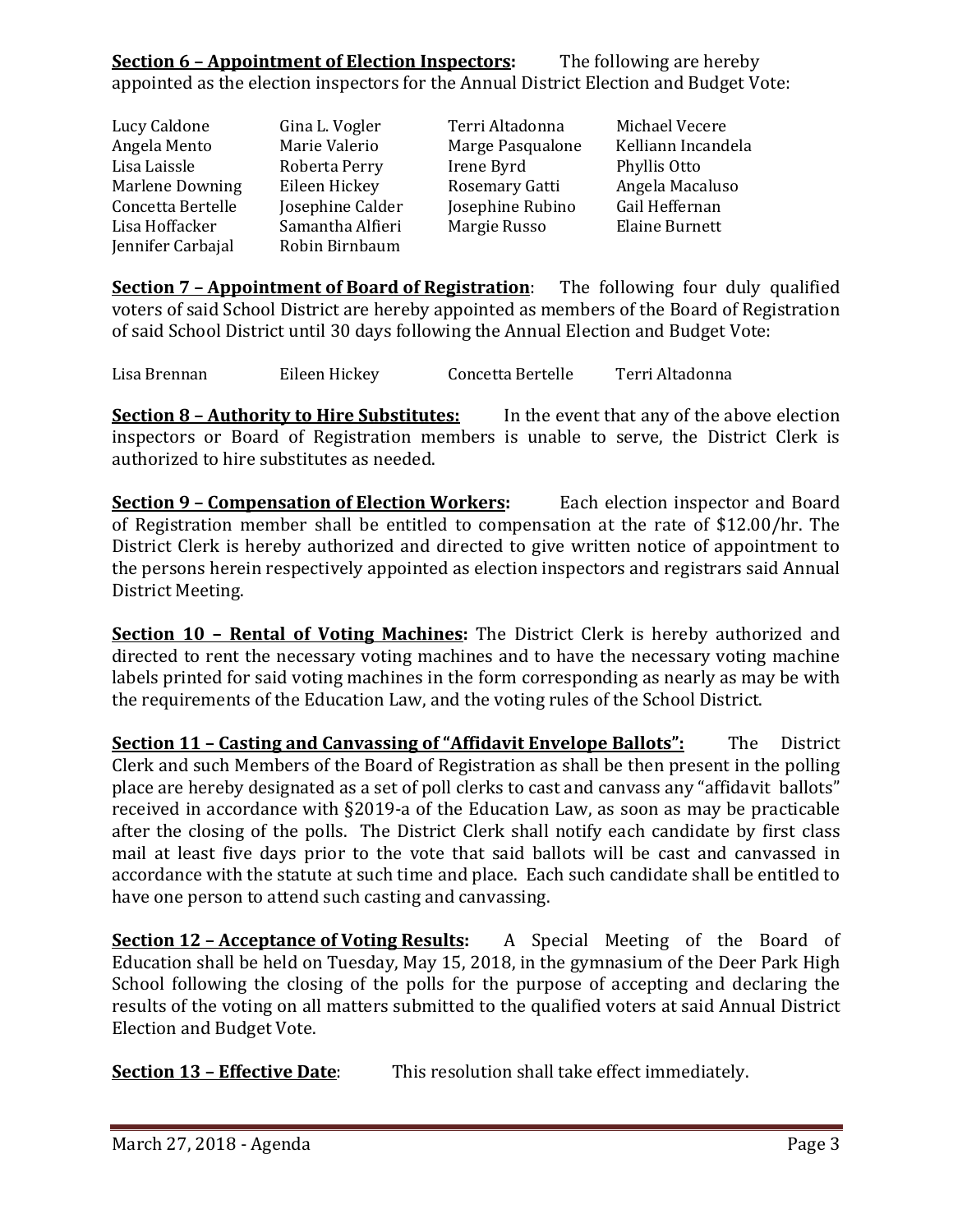### **2. APPROVAL OF WESTERN SUFFOLK BOCES CONTRACT TO PURCHASE CHROMEBOOKS**

*Recommend, that the Board of Education approve the following Resolution:*

WHEREAS, the Board of Education of the Deer Park Union Free School District ("District") desires to enter into a multi-year service agreement with Western Suffolk BOCES in order for Western Suffolk BOCES to furnish certain services to the District pursuant to Education Law §1950(4), those services being: the purchase of one thousand one hundred and twenty-five (1,125) Dell Chromebooks and Google Management Licenses, and related peripheral equipment.

BE IT RESOLVED that the Board of Education of the Deer Park Union Free School District agrees to enter into said multi-year service agreement with Western Suffolk BOCES for the provision of said services and equipment to the District not to exceed the cost of \$403,870.00 plus related borrowing fees, for a period of four years from the date said agreement is signed; and

BE IT FURTHER RESOLVED, that upon the recommendation of the Superintendent, that the President of the Board be authorized to execute all documents necessary on behalf of the District to effectuate this resolution.

## **3. DONATION OF EQUIPMENT TO FINE AND PERFORMING ARTS DEPARTMENT**

*Recommend, that the Board of Education approve the following Resolution:*

**RESOVLED**, that the Board of Education accept the following donation from Ms. Josephine Rubino that will be used in the Fine and Performing Arts Dept.

- 1 Aschroetter Violin model #AS-V060-4/4-0
- 1 Violin case

## VI. **APPROVAL OF SCHEDULES**

*Recommend, that the Board of Education approve the following schedules collectively:*

## **NON-INSTRUCTIONAL**

## **SCHEDULE -- CS --CHANGE OF SALARY/ STATUS (Non-Instructional)**

#### **Leyda Jurgenson**

John Quincy Adams School<br>Position: 3.5 hr Cafet 3.5 hr Cafeteria Aide<br>No Change Salary/Step:<br>Effective  $3/26/2018$ From 2.5 hr cafeteria aide at JFK to 3.5 hr cafeteria aide at JQA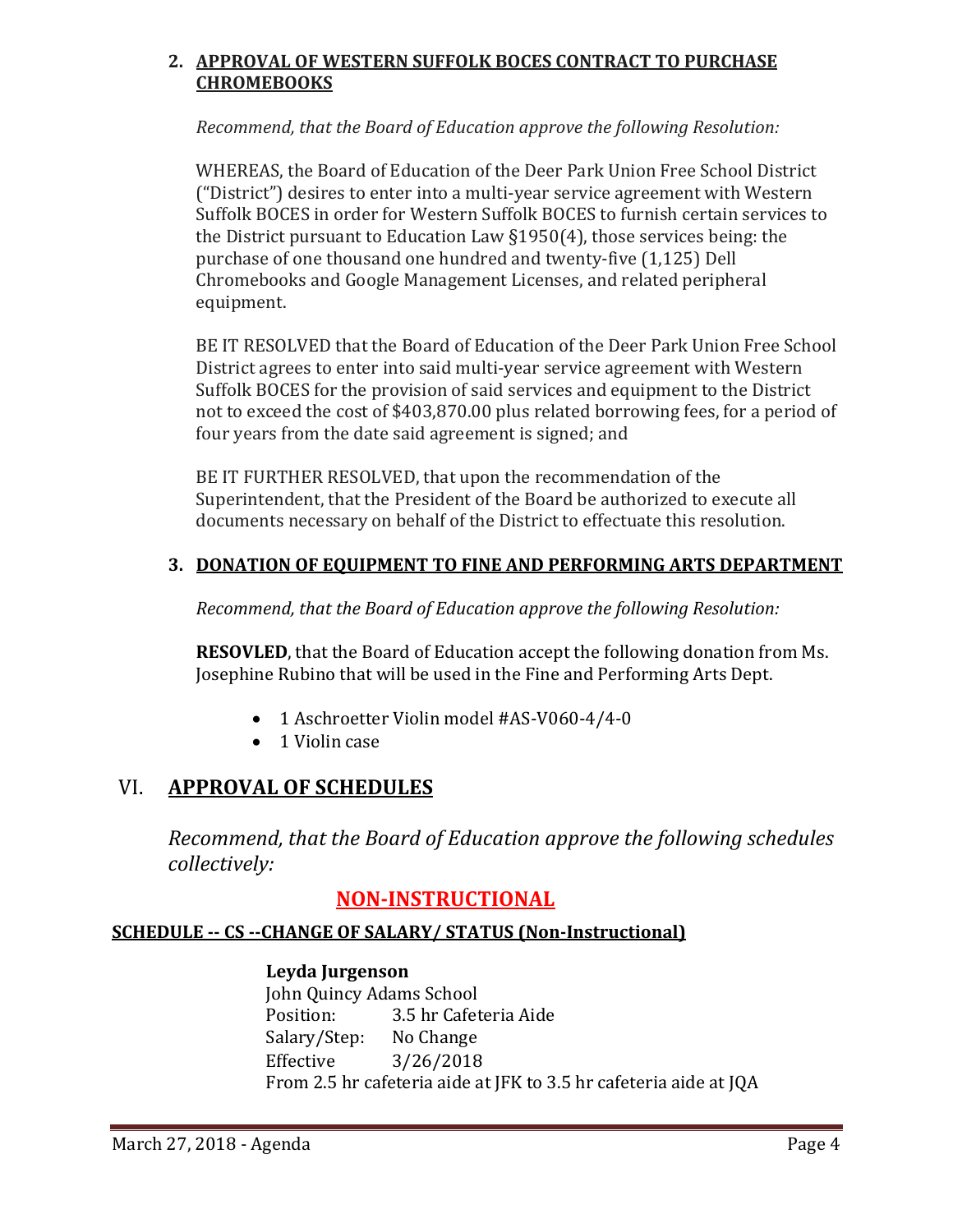#### **Robin Ruiz**

John Quincy Adams School<br>Position: Non-Instrue Non-Instructional Aide<br>No Change Salary/Step:<br>Effective  $3/26/2018$ From 3.5 hr to 6 hr aide

#### **SCHEDULE -- NN --APPOINTMENTS (Non-Instructional)**

#### **Carriann Clark**

John F Kennedy Intermediate School<br>Position: 2.5 hr Cafeteria Aide 2.5 hr Cafeteria Aide<br>\$16.70/hr Salary/Step:<br>Effective  $3/26/2018$ 

## **Julia Gaare**

Deer Park High School<br>Position: Lifegua Lifeguard<br>\$11/hour Salary/Step:<br>Effective  $3/26/2018$ 

### **Erik Huegel**

John F Kennedy Intermediate School<br>Position: 6 hr. Non-Instruction 6 hr. Non-Instructional Aide  $$16.70/hr$ Salary/Step:<br>Effective  $3/26/2018$ 

## **David Kerringer**

May Moore School<br>Position: 6 h 6 hr. Non-Instructional Aide  $$16.70/hr$ Salary/Step:<br>Effective  $4/9/2018$ 

## **Jeffrey LaFlair**

Memorial<br>Position: Position: Assistant Plant Facilities Administrator<br>Salary/Step: \$69,000 Step 1 \$69,000 Step 1 Effective 4/9/2018 Salary prorated at \$15,923

## **Francisco Leon**

Deer Park High School<br>Position: Securit Security Guard<br>\$18/hr Salary/Step:<br>Effective  $3/26/2018$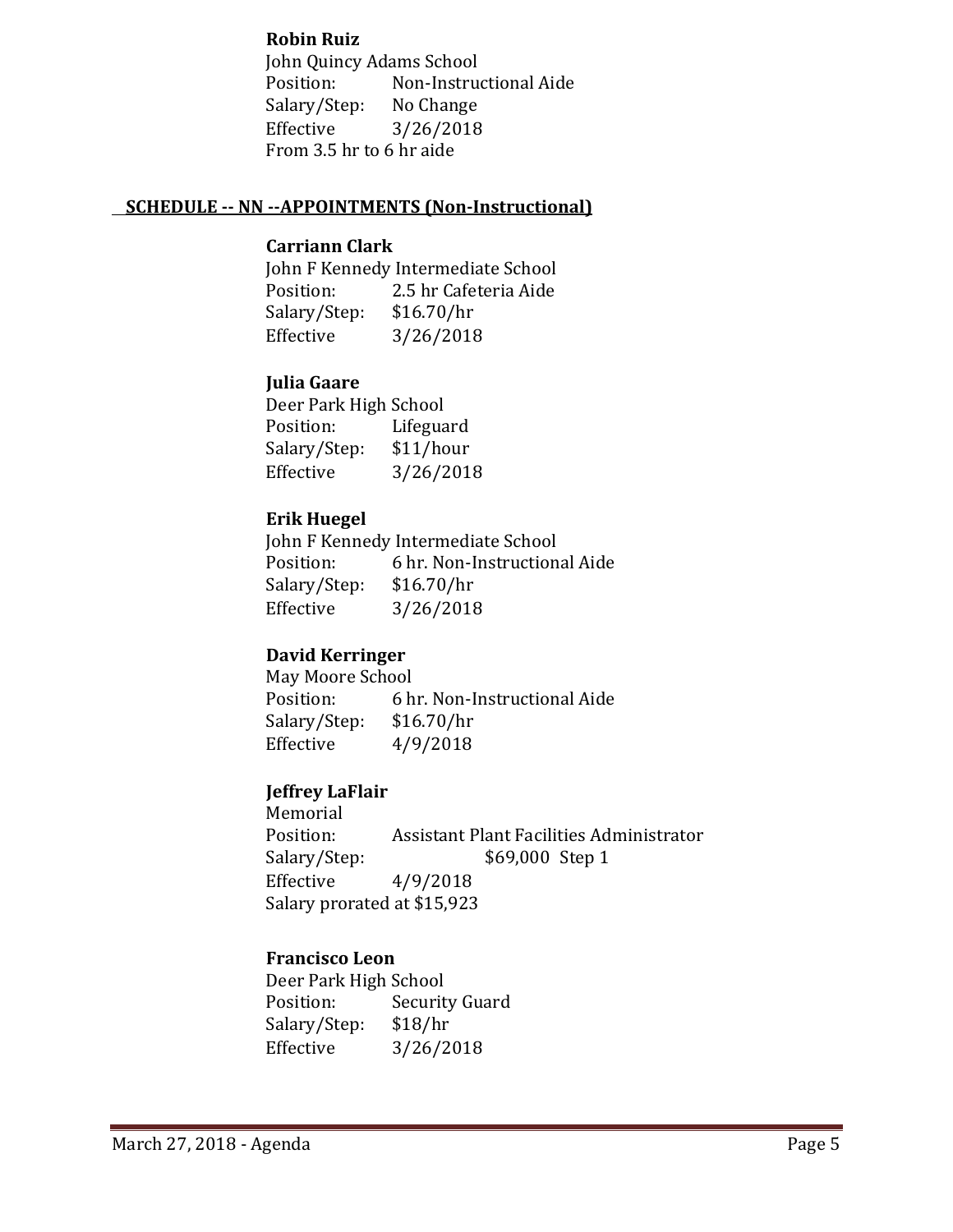#### **Lisa Martin**

District Office<br>Position: Position: Clerk Typist<br>Salary/Step: \$ \$40,751 Step 1 Effective 3/26/2018 Salary prorated at \$10,815

### **Joanne Morici**

Deer Park High School<br>Position: 6 hr No 6 hr Non-Instructional Aide  $$16.70/hr$ Salary/Step:<br>Effective  $4/9/2018$ 

#### **SCHEDULE -- NNPS --PER DIEM SUBSTITUTES (Non-Instructional)**

#### **Laura Eydeler**

| District Wide |                                     |
|---------------|-------------------------------------|
| Position:     | Substitute Clerical/Substitute Aide |
| Salary/Step:  | $$12$ /\$11 hour                    |
| Effective     | 3/21/2018                           |
|               |                                     |

#### **Geraldine Ferrara**

| Substitute Clerical/Substitute Aide |
|-------------------------------------|
|                                     |
|                                     |
|                                     |

## **Pamela Miller**

District Wide Substitute Clerical<br>\$12/hour Salary/Step:<br>Effective Effective 3/21/2018

#### **SCHEDULE -- NNS --REGULAR (PERMANENT) SUBSTITUTES (Non-Instructional)**

#### **Linda Cicalese**

District Wide Permanent Substitute Float Nurse<br>\$150/day Salary/Step:<br>Effective  $3/19/2018 - 6/30/2018$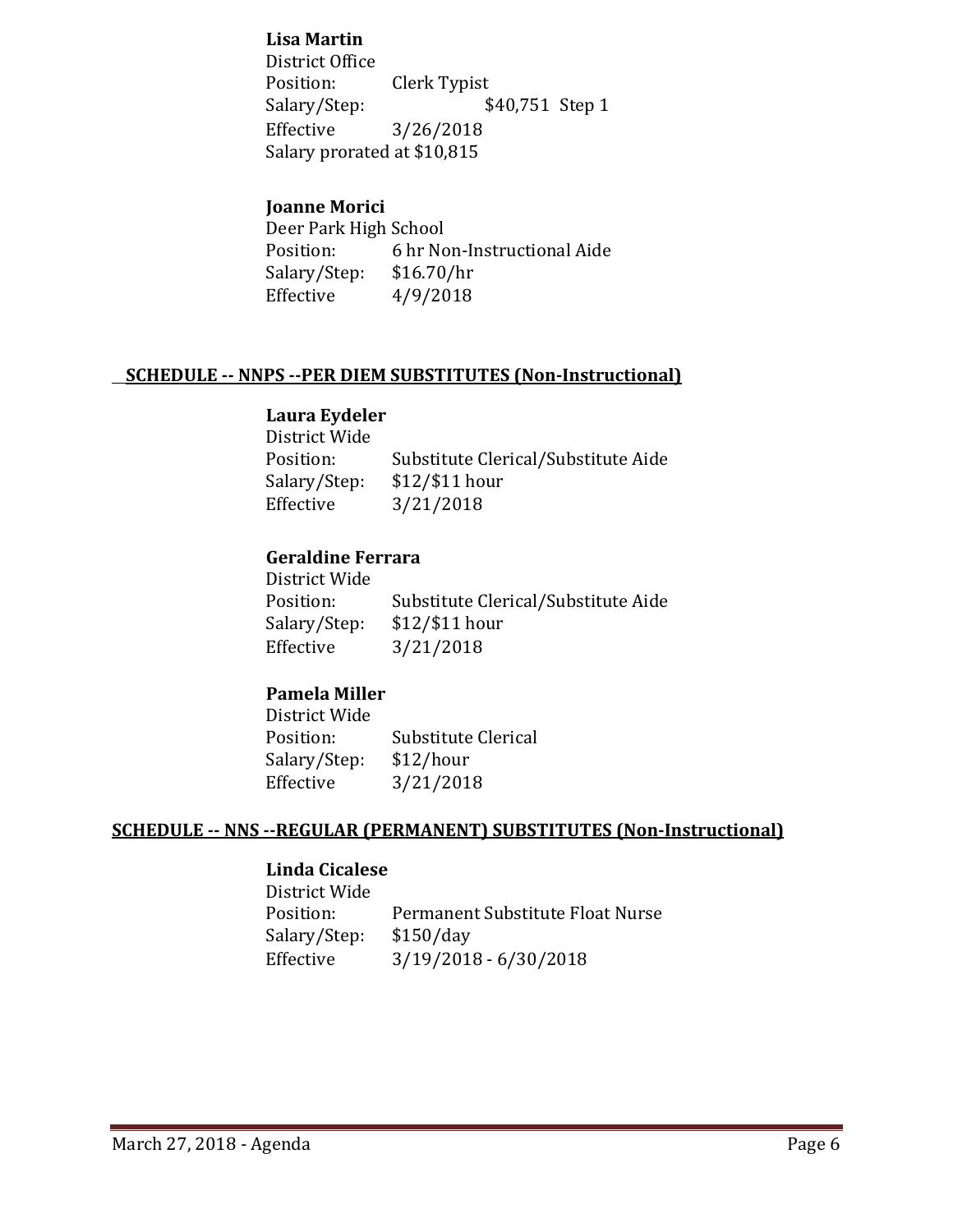#### **SCHEDULE -- QQ --LEAVES OF ABSENCE (Non-Instructional)**

#### **Jennifer DeJoseph**

May Moore School<br>Position: No Non-Instructional Aide Salary/Step: Effective 3/17/2018 - 3/23/2018 Extension of Unpaid Medical LOA (FMLA)

#### **Debra Mulqueen**

John F Kennedy Intermediate School<br>Position: Nurse Position: Salary/Step:<br>Effective Effective 3/17/2018 - 3/25/2018 Extension of Unpaid Medical LOA (FMLA)

#### **Frank Piazza**

May Moore School<br>Position: Cu Custodian Salary/Step: Effective 3/19/2018 - 3/23/2018 Paid Medical LOA (WC)

#### **Bunnie Smith**

Transportation **Bus Driver** Salary/Step: Effective 3/13/2018 - 4/14/2018 Extension of Unpaid Medical LOA (WC)

## **INSTRUCTIONAL**

#### **SCHEDULE -- N --PROBATIONARY TEACHER (Instructional)\***

#### **Jonathan Jaszcar**

Robert Frost Middle School Position: Probationary Technology Teacher<br>Salary/Step: \$56,285 BA/Step 1 \$56,285 BA/Step 1 Effective 9/1/2018 - 8/31/2022

\*Except to the extent required by the applicable provisions of Education Law 2509, 2573, 3212 and 3014, in order to be granted tenure the classroom teacher or building administrator shall have received composite or overall annual professional performance review ratings pursuant to Education Law 3012-c and/or 3012-d of either effective or highly effective in at least three (3) of the four (4) preceding years and if the classroom teacher or administrator receives an ineffective composite or overall rating in the final year of the probationary period he or she shall not be eligible for tenure at that time.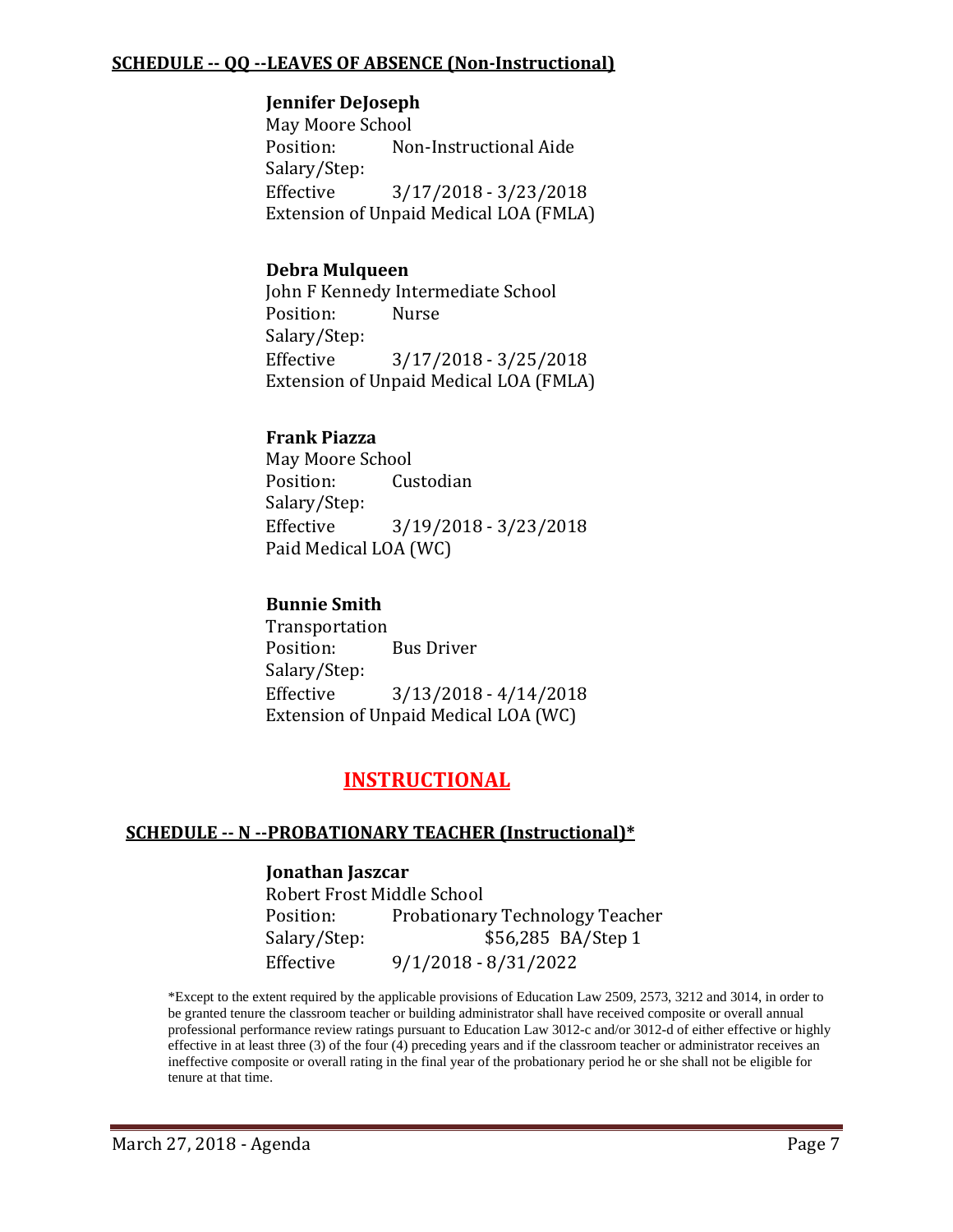#### **SCHEDULE—NS-- PERMANENT SUBS (Instructional)**

#### **Gina Hark**

John Quincy Adams School<br>Position: Permanent Permanent Substitute Teacher<br>\$125/day Salary/Step:<br>Effective  $2/17/2018 - 4/13/2018$ Extension of Perm Sub appointment

#### **Christopher Thomson**

Deer Park High School<br>Position: Permar Permanent Substitute Teacher<br>\$125/day Salary/Step:<br>Effective  $3/19/2018 - 6/30/2018$ Certification: Physical Education

## **SCHEDULE -- O --RESIGNATIONS / RETIREMENTS / REMOVALS / TERMINATIONS (Instructional)**

### **David DePrima**

Deer Park High School **Special Education Teacher** Salary/Step:  $6/30/2018$ Resignation as a teacher in order to continue as a District Administrator for Secondary Special

#### **SCHEDULE -- Q --LEAVES OF ABSENCE (Instructional)**

#### **Megan Boccard**

May Moore School<br>Position: EN **ENL Teacher** Salary/Step: Effective 3/24/2018 - 4/20/2018 Extension of Paid Maternity LOA (FMLA)

#### **Michelle Delgiorno**

Deer Park High School<br>Position: Science Science Teacher Salary/Step:  $3/14/2018 - 3/19/2018$ Paid Medical LOA (FMLA)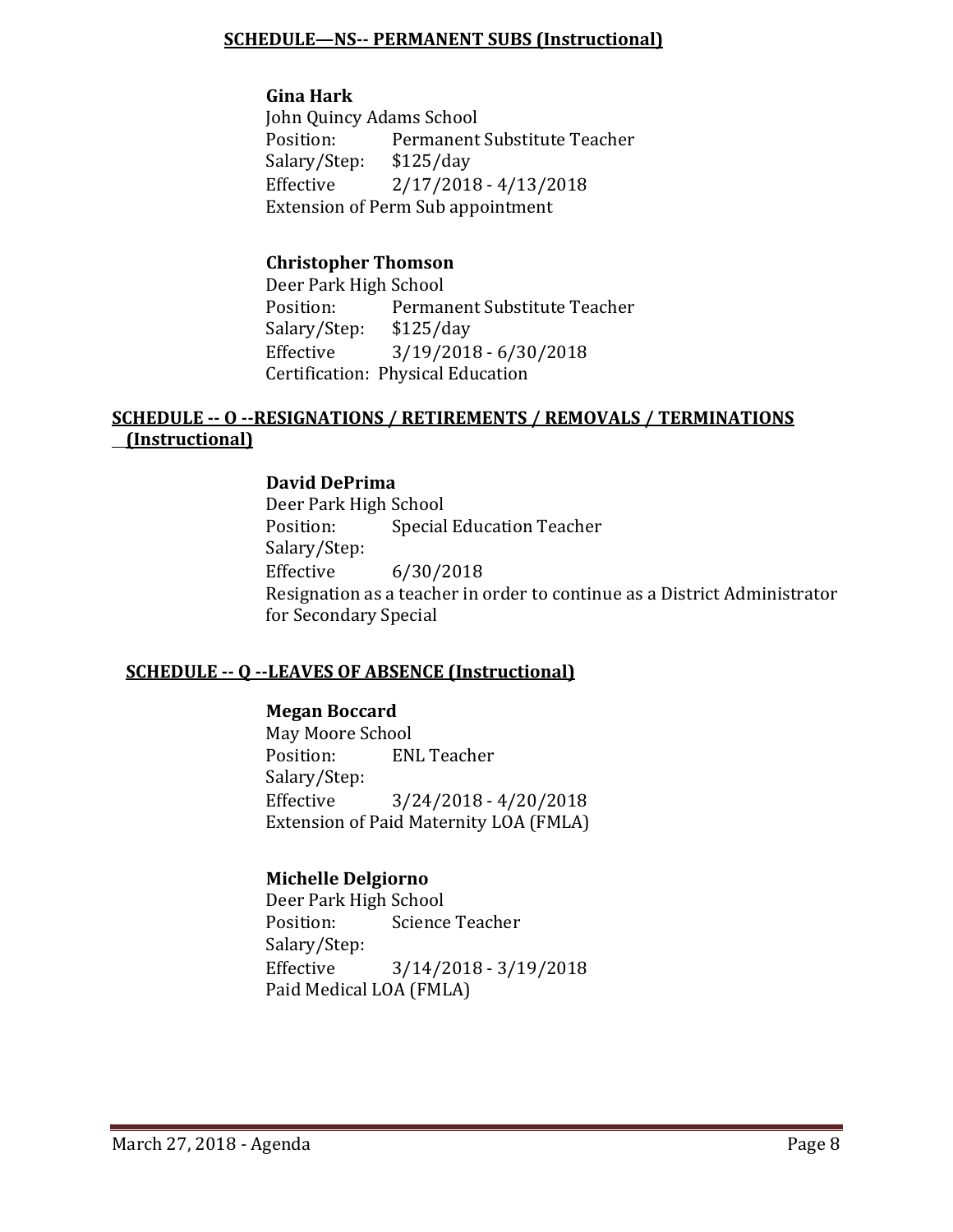#### **Karen Haar**

Deer Park High School<br>Position: Special **Special Education Teacher** Salary/Step:<br>Effective Effective 3/19/2018 - 3/23/2018 Paid Medical LOA (FMLA)

### **Thomas Leonick**

John F Kennedy Intermediate School<br>Position: Teaching Assistant **Teaching Assistant** Salary/Step:<br>Effective  $3/19/2018 - 4/27/2018$ Unpaid Medical LOA (FMLA)

## **Maria Loeffel**

Robert Frost Middle School<br>Position: Teaching As **Teaching Assistant** Salary/Step:  $3/16/2018 - 4/12/2018$ Extension of Unpaid Medical LOA (FMLA)

### **SCHEDULE -- TTPA --TEMPORARY ASSIGNMENT (Instructional)**

#### **Thomas Alcabes**

Robert Frost Middle School<br>Position: Math Test P Math Test Prep Teacher<br>\$69.47/hr Salary/Step:<br>Effective  $4/17/2018 - 4/26/2018$ Four 1 hr sessions

## **Kevin Auer**

Robert Frost Middle School<br>Position: Math Test P Math Test Prep Teacher<br>\$69.47/hr Salary/Step:<br>Effective  $4/17/2018 - 4/26/2018$ Four 1 hr sessions

#### **Denise Black**

Robert Frost Middle School<br>Position: Math Test P Math Test Prep Teacher<br>\$69.47/hr Salary/Step:<br>Effective  $4/17/2018 - 4/26/2018$ Four 1 hr sessions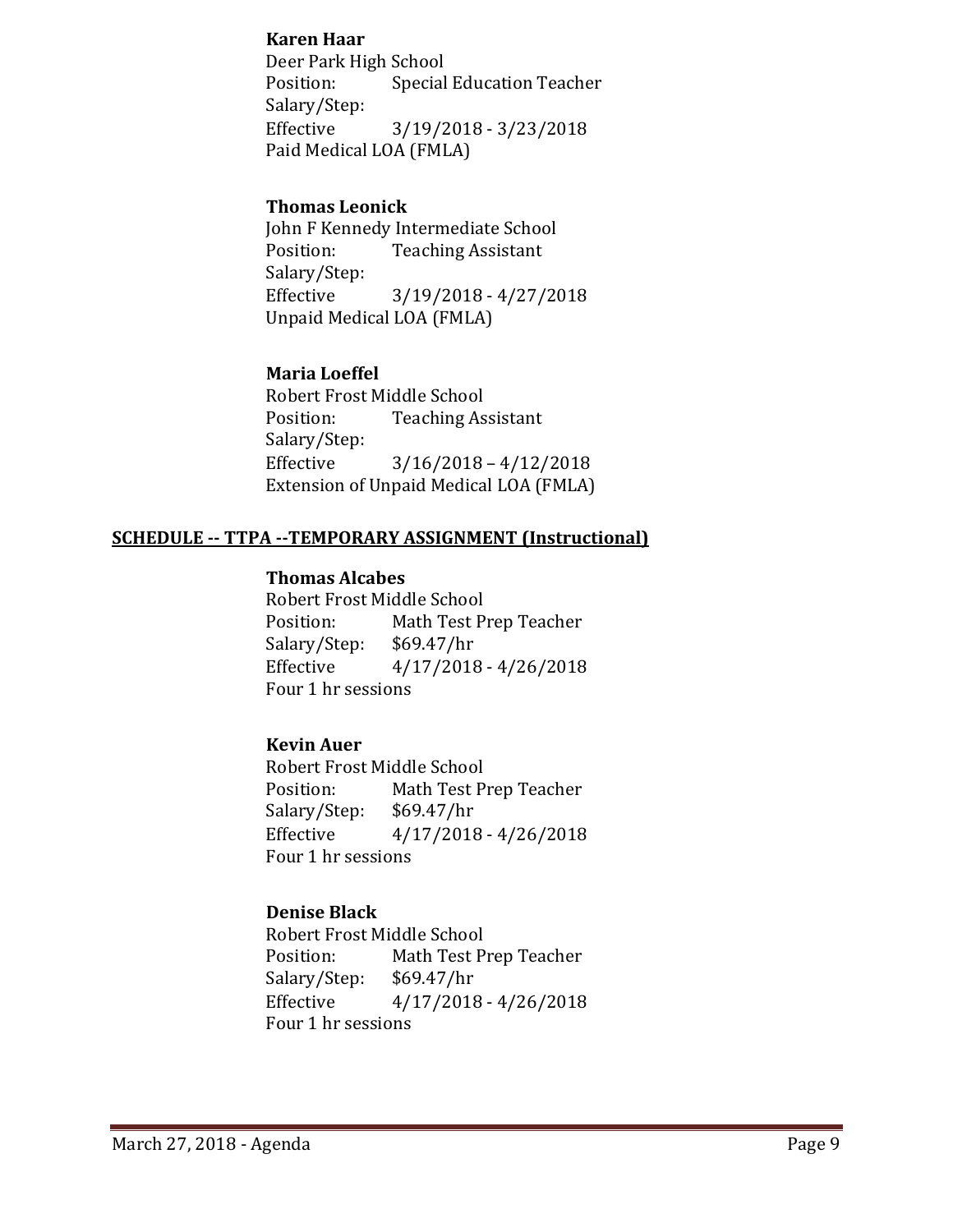#### **Christine Curran**

Robert Frost Middle School<br>Position: ELA Test Pre ELA Test Prep Teacher<br>\$69.47/hr Salary/Step:<br>Effective  $3/20/2018 - 4/10/2018$ Four 1 hr sessions

#### **Lia Demyen**

Robert Frost Middle School<br>Position: Math Test P Math Test Prep Teacher<br>\$69.47/hr Salary/Step:<br>Effective  $4/17/2018 - 4/26/2018$ Four 1 hr sessions

#### **Amina Kennedy**

Robert Frost Middle School<br>Position: ELA Test Pre ELA Test Prep Teacher<br>\$69.47/hr Salary/Step:<br>Effective  $3/20/2018 - 4/10/2018$ Four 1 hr sessions

#### **Diana Lang**

Robert Frost Middle School<br>Position: ELA Test Pr ELA Test Prep Teacher<br>\$69.47/hr Salary/Step:<br>Effective  $3/20/2018 - 4/10/2018$ Four 1 hr sessions

## **Casey Lynch**

Robert Frost Middle School<br>Position: Math Test P Math Test Prep Teacher<br>\$69.47/hr Salary/Step: Effective 4/17/2018 - 4/26/2018 Four 1 hr sessions

#### **Salvatore Mascolo**

Robert Frost Middle School<br>Position: Math Test P Math Test Prep Teacher<br>\$69.47/hr Salary/Step:<br>Effective  $4/17/2018 - 4/26/2018$ Four 1 hr sessions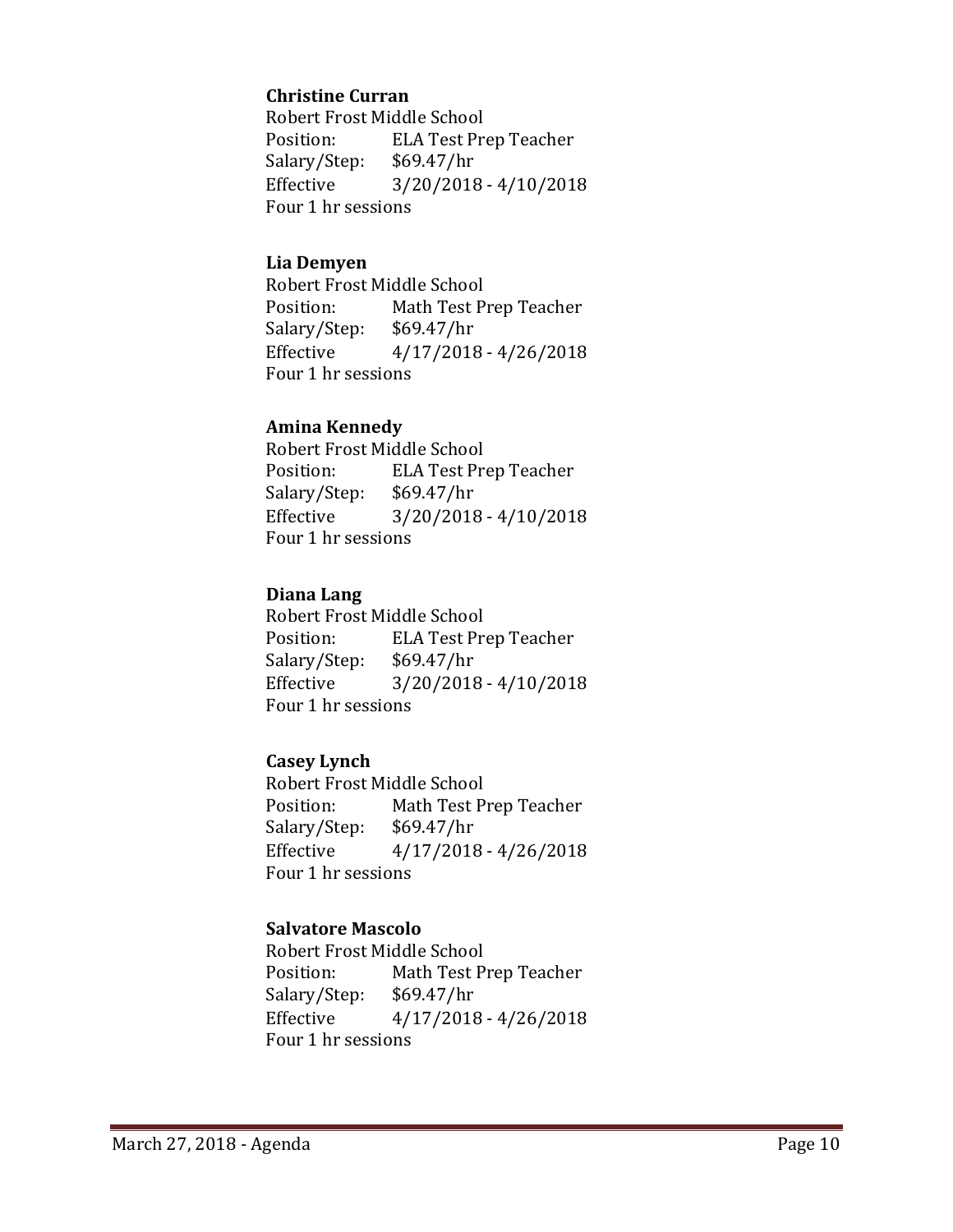#### **Denise Tassey**

Robert Frost Middle School<br>Position: Math Test P Math Test Prep Teacher<br>\$69.47/hr Salary/Step:<br>Effective  $4/17/2018 - 4/26/2018$ Four 1 hr sessions

### **Victoria Wilson**

Robert Frost Middle School<br>Position: ELA Test Pre ELA Test Prep Teacher<br>\$69.47/hr Salary/Step:<br>Effective  $3/20/2018 - 4/10/2018$ Four 1 hr sessions

## **SCHEDULE 18/BP-798 – SCHEDULE OF BILLS PAYABLE**

| General*               | # 32                 | 2/28/2018 |
|------------------------|----------------------|-----------|
| General*               | # 36                 | 3/31/2018 |
| Federal*               | # 17                 | 3/31/2018 |
| Capital*               | # 23                 | 2/28/2018 |
| Capital Bond*          | # 24                 | 3/31/2018 |
| Capital*               | # 25                 | 3/31/2018 |
| School Lunch*          | #15                  | 3/31/2018 |
| Trust & Agency*        | # 8                  | 2/28/2018 |
| <b>WORKERS' COMP.*</b> | Daily Check Register | 2/16/2018 |
| <b>WORKERS' COMP.*</b> | Daily Check Register | 2/26/2018 |
| <b>WORKERS' COMP.*</b> | Daily Check Register | 2/26/2018 |
| <b>WORKERS' COMP.*</b> | Daily Check Register | 3/1/2018  |
| <b>WORKERS' COMP.*</b> | Daily Check Register | 3/1/2018  |
| <b>WORKERS' COMP.*</b> | Daily Check Register | 3/2/2018  |
| <b>WORKERS' COMP.*</b> | Daily Check Register | 3/6/2018  |
| General                | # 38                 | 3/31/2018 |
| General                | # 39                 | 3/31/2018 |
| General                | #40                  | 3/31/2018 |
| Federal                | #18                  | 3/31/2018 |
| Capital Bond           | # 26                 | 3/31/2018 |
| School Lunch           | #16                  | 3/31/2018 |
| WORKERS' COMP.         | Daily Check Register | 3/14/2018 |
| WORKERS' COMP.         | Daily Check Register | 3/14/2018 |
| <b>WORKERS' COMP.</b>  | Daily Check Register | 3/14/2018 |
| <b>WORKERS' COMP.</b>  | Daily Check Register | 3/19/2018 |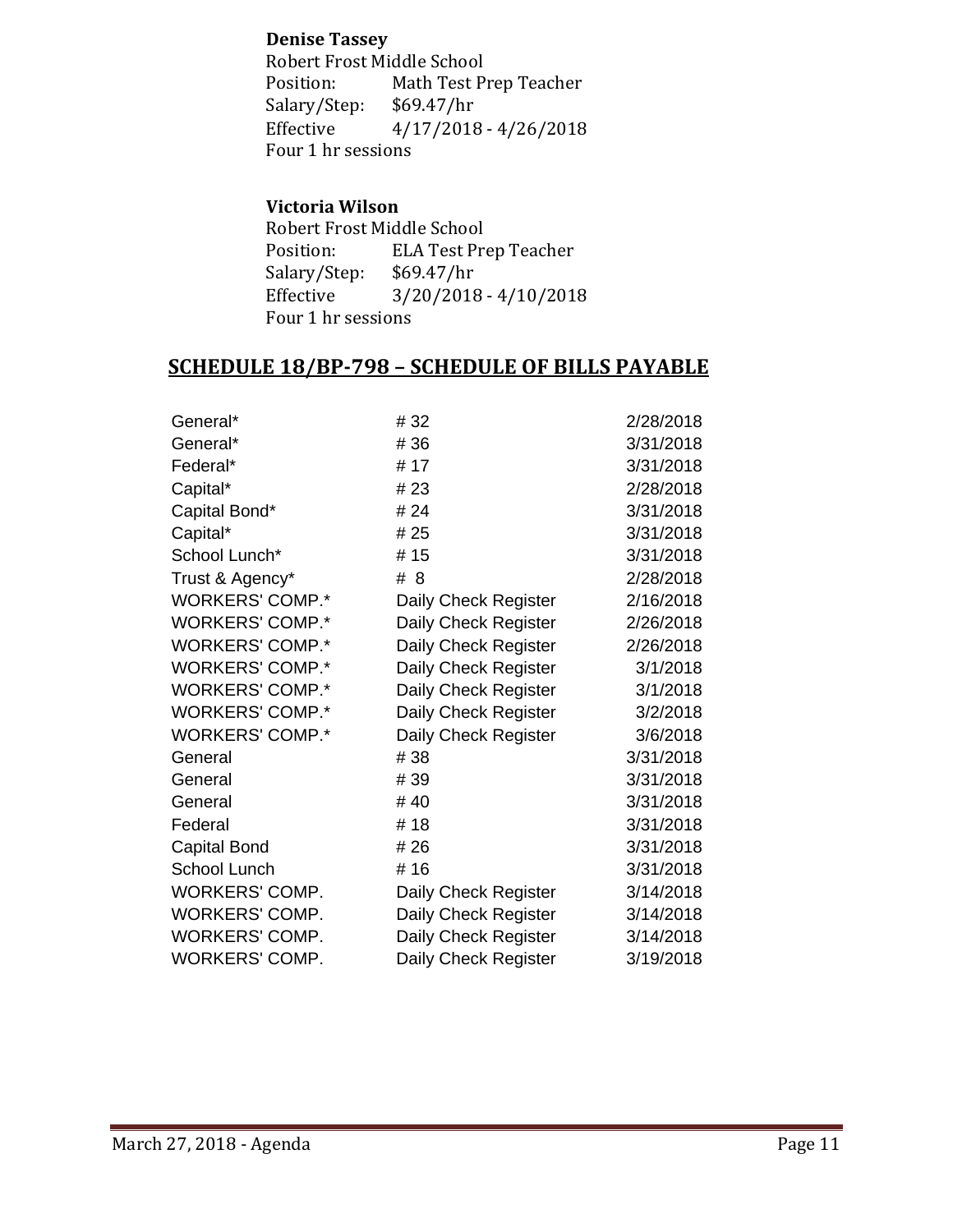# **SCHEDULE D – BID/RFP PROPOSALS**

#### **Proposals for RFP # RDP18-005 School Physician Services were received at 11:00 am on March 19, 2018.**

Proposals were advertised in Newsday. Forms and specifications were processed in accordance with Section 104 of the General Municipal Law and proposals were solicited on the Empire State Purchasing Group website at [www.EmpireStateBidSystem.com.](http://www.empirestatebidsystem.com/)

Proposals were received from the following vendors:

Anthony N. Donatelli, Jr. MD/One on One Medical Care P.C. \$32,500.00

Proposals were received by Lauren von Ende, Purchasing Agent and recorded by Concetta Bertelle, Recorder.

It is recommended that the RFP be awarded to the following vendor based on the proposals submitted and the services offered by proposer:

Anthony N. Donatelli, Jr. MD/One on One Medical Care P.C. \$32,500.00

### **Bids for Bid # BDP17-033 2015 Bond Issue Related Capital Improvement Program Phase 2 for May Moore, JQA and Frost were received and opened at 11:00 AM on December 15, 2017.**

Bids were advertised in Newsday. Forms and specifications were processed in accordance with Section 103 of the General Municipal Law and bids were solicited on the Empire State Purchasing Group website at [www.EmpireStateBidSystem.com.](http://www.empirestatebidsystem.com/)

Bids were received from the following vendors for Contract No. 1 for John Q. Adams School:

| \$598,750 |
|-----------|
| \$693,000 |
| \$867,000 |
| \$615,000 |
| \$607,200 |
|           |

Present at bid opening: Lauren von Ende, Purchasing Agent; Concetta Bertelle, Account Clerk Typist; Robert Woolsey, Director of Facilities, John A. Grillo, JAG Architects/Recorder and Robert Caliendo, School Construction Consultants. Vendors present at bid opening: Diane Mertins, CIS; Robert Valenza, Valco, Inc.; Jenny Tsikotis, Sea Breeze General Construction; Patrice Hayden, Milcon Construction; Jonathan M. Singer and Katherine Nilsen, Patriot Organization; Ted Evangelatos, GTS Construction Corp.; Brian Wallace, Laser Industries, Inc.; Dimitri Stavrakakis, Marfi Contracting; Noor Ellahi, Inshallah Mechanical Corp.; Alec Hamisani, Central Air Corporation; Brian Wynne, Barrett Roofs, Inc.; Clifford Rudolph, Premier Mechanical Services; Doug Dunham, Renu Contracting Restoration; Brian Hoerning, SJ Hoerning Construction Inc.; Caleb Giordano, JP Daly & Sons, Inc.; Chris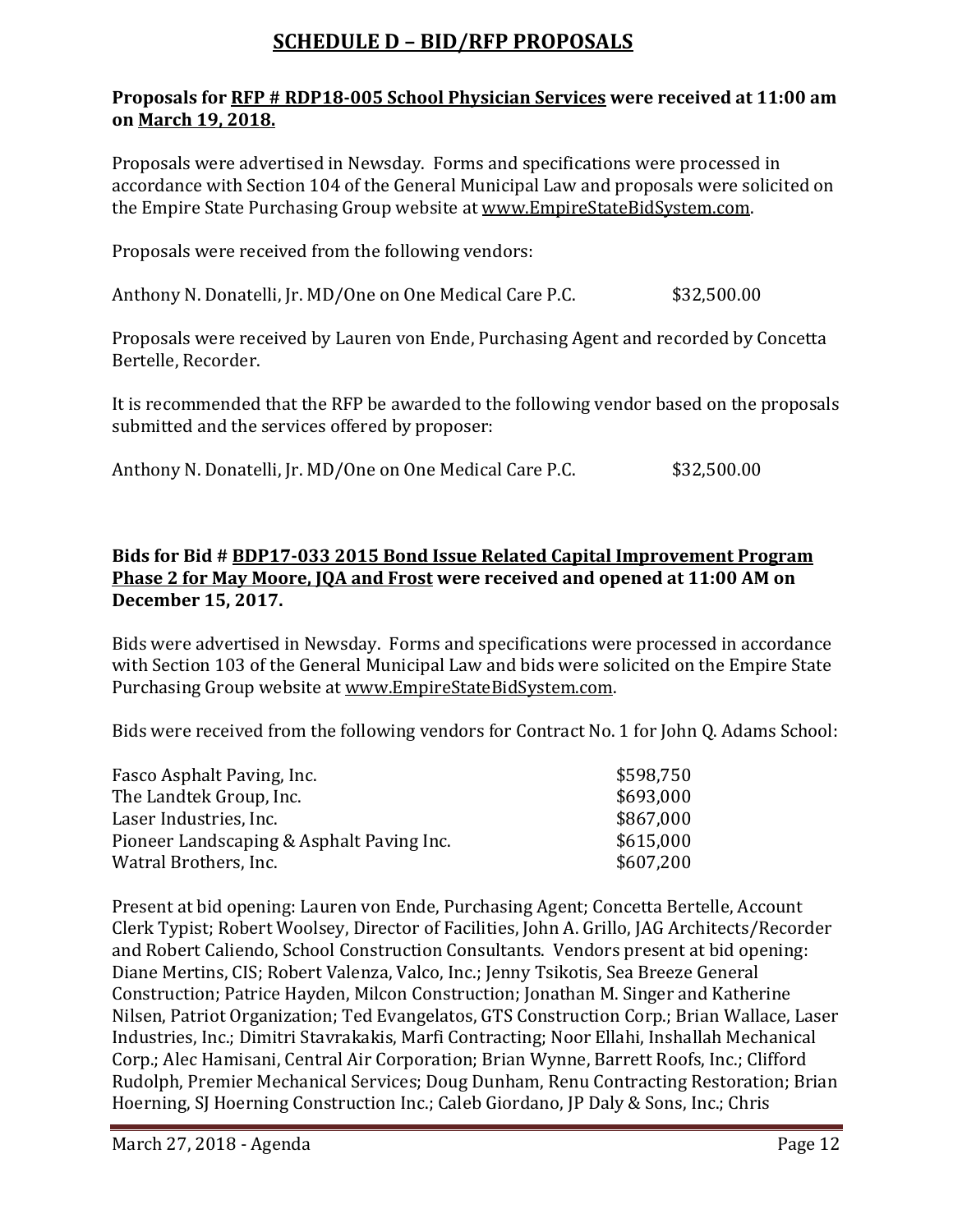Hartcorn, Hartcorn Plumbing & Heating; Michael Sottile, Fasco Asphalt Paving, Inc.; Sean Lucey, Interphase Electric Corp.; S. Murphy, Hirsch & Co., LLC; D. Gatz, Gatz Sitework & Landscape Construction Inc.; Al Wintermyer, Ultimate Power, Inc.; Larry Levy, Seaford Avenue Corp.; Mike Sawkey, HVAC, Inc.; Dennis Walsh, Walsh Mechanical Contractors; Zach Denninger, WJ Northridge; Victor, Pioneer Landscaping & Asphalt Paving Inc.; Dave Smith, Watral Brothers, Inc.; and Sean Wright, Stalco Construction Inc..

Bids for Contract No. 1 for May Moore School were previously awarded at the January 23, 2018 Board of Education meeting.

It is recommended that the bid be awarded to the following vendor as the lowest responsive/responsible bidder meeting specifications:

Fasco Asphalt Paving, Inc.  $$598,750$ 

# **SCHEDULE 18-F-331 - CONTRACT REPORT**

**SCHEDULE 3-H-18 – HOME TEACHING (regular & S/E)**  (confidential)

**SCHEDULE 3-S-18 – SPECIAL TRANSPORTATION**  (confidential)

**SCHEDULE 3-SE-18 - COMMITTEE RECOMMENDATIONS** (confidential)

## VII. **RECEIPT OF SCHEDULES**

*Recommend that the Board of Education approve the following receipt of schedules collectively:*

## **SCHEDULE 18-A-466 - TREASURERS REPORT**

| Statement of Revenues -   | General Fund -<br>Federal Fund -<br>School Lunch Fund | February<br>February<br>February |
|---------------------------|-------------------------------------------------------|----------------------------------|
| <b>Treasurer's Report</b> | July/February                                         |                                  |
| Cash Flow                 | July/February                                         |                                  |
| Claims Audit<br>Report    | February 1, 2018 - February 28, 2018                  |                                  |